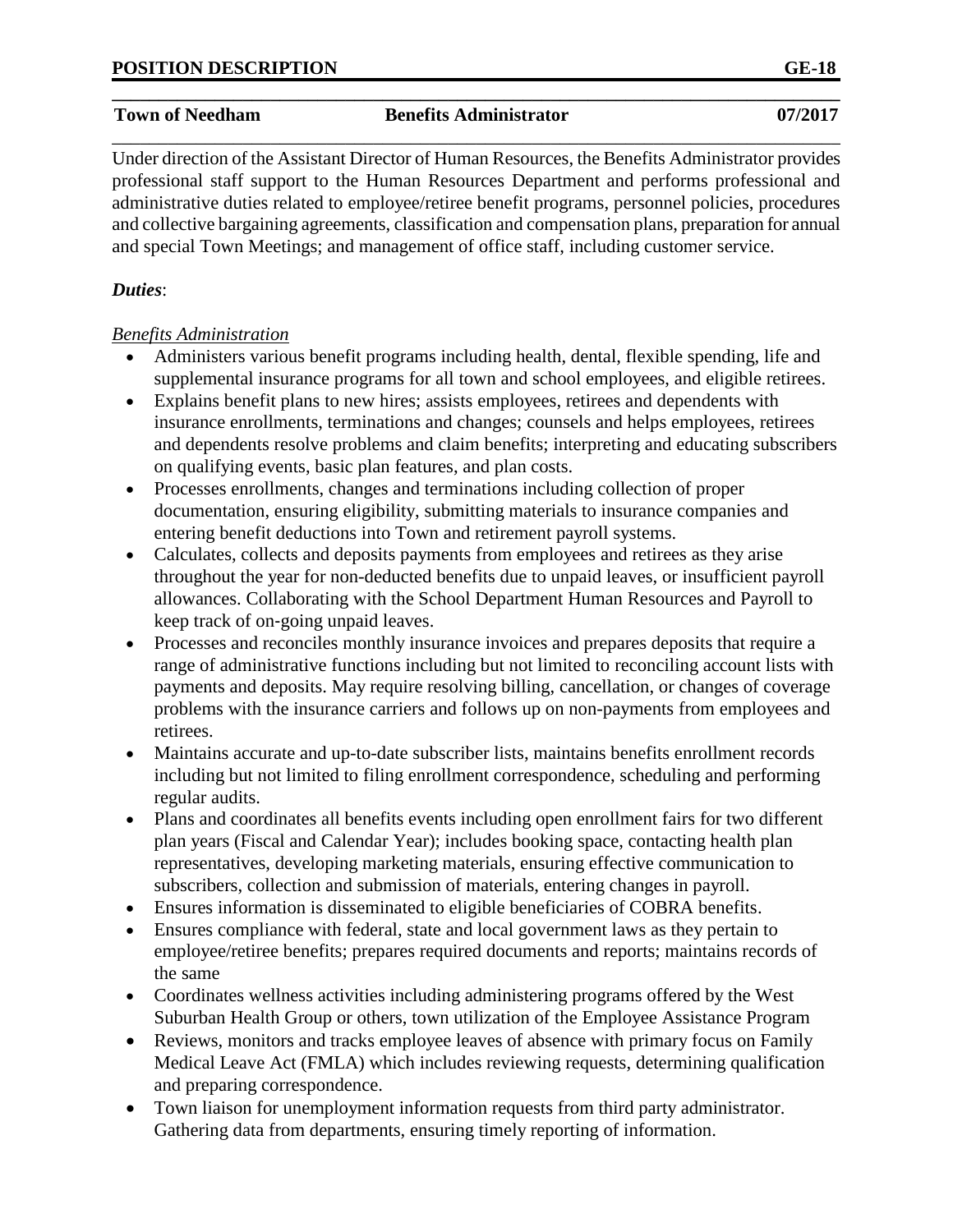## *Workers Compensation/Public Safety Injured-on-Duty Administration*

- Administers and coordinates Workers' Compensation program including working with third party administrator (TPA), tracks injuries for time lost, medical treatment received, and compensation paid to ensure compliance with all laws and regulations.
- Supervises individual cases and serves as liaison between town departments and workers compensation TPA and makes recommendations on plan of care.
- Attends Workers' Compensation review meetings and provides background information on individual claims. Coordinates the Injury on Duty Program for fire and police, monitors completion of forms, treatment and payments to ensure compliance with Town polices and procedures.
- Working with the departments, unions, management and employees to develop safety policies and procedures and to maintain a safe, secure, productive and positive work environment.
- Administers and coordinates the Accidental Disability Retirement medical payment program.
- Provides administrative support to the medical panel, schedules meetings, compiles and reviews bills, reviews appropriateness of payments, seeks appropriate treatment for retirees, and negotiates fees and treatment plans with physicians.

# *General Duties*

- Provides input to budget process as it pertains to benefits administration and Workers Compensation
- Counsel and assist internal customers including department managers, supervisors and staff on Town benefit procedures; research new benefits programs; monitor benefit expenses compared to appropriation, etc.
- Provides assistance to external customers of the department, including members of the public, staff of the Town, board and committee members, consultants, attorneys, etc. explanation of specific questions and problems related to benefit coverages, costs, options, deductibles, billing, etc.
- Provides professional staff assistance to the Assistant Director of Human Resources and participates in special projects, both internal and contracted. Transmits information, direction and requests of Assistant Director of Human Resources to department managers and staff; explains requests and priorities; receives and reviews responses and requests additional information or clarification where needed; and seeks to resolve issues independently.
- Coordinates administrative activities of the Employee Insurance Advisory Committee (EIAC).
- Develop, recommend and implement new policies, procedures, resources and/or office systems that pertain to employee benefits to improve the efficiency of the Human Resources Department.
- Attends training, seminars and courses to keep up to date in the, benefits and human resources field.
- Perform other related duties as required.

# *Basic Knowledge*:

Essential working knowledge benefits administration, FMLA and Workers Compensation up to and including current knowledge of relevant federal and state laws; Basic knowledge of standard bookkeeping or accounting practices and account maintenance; ability to prepare reports and correspondence.